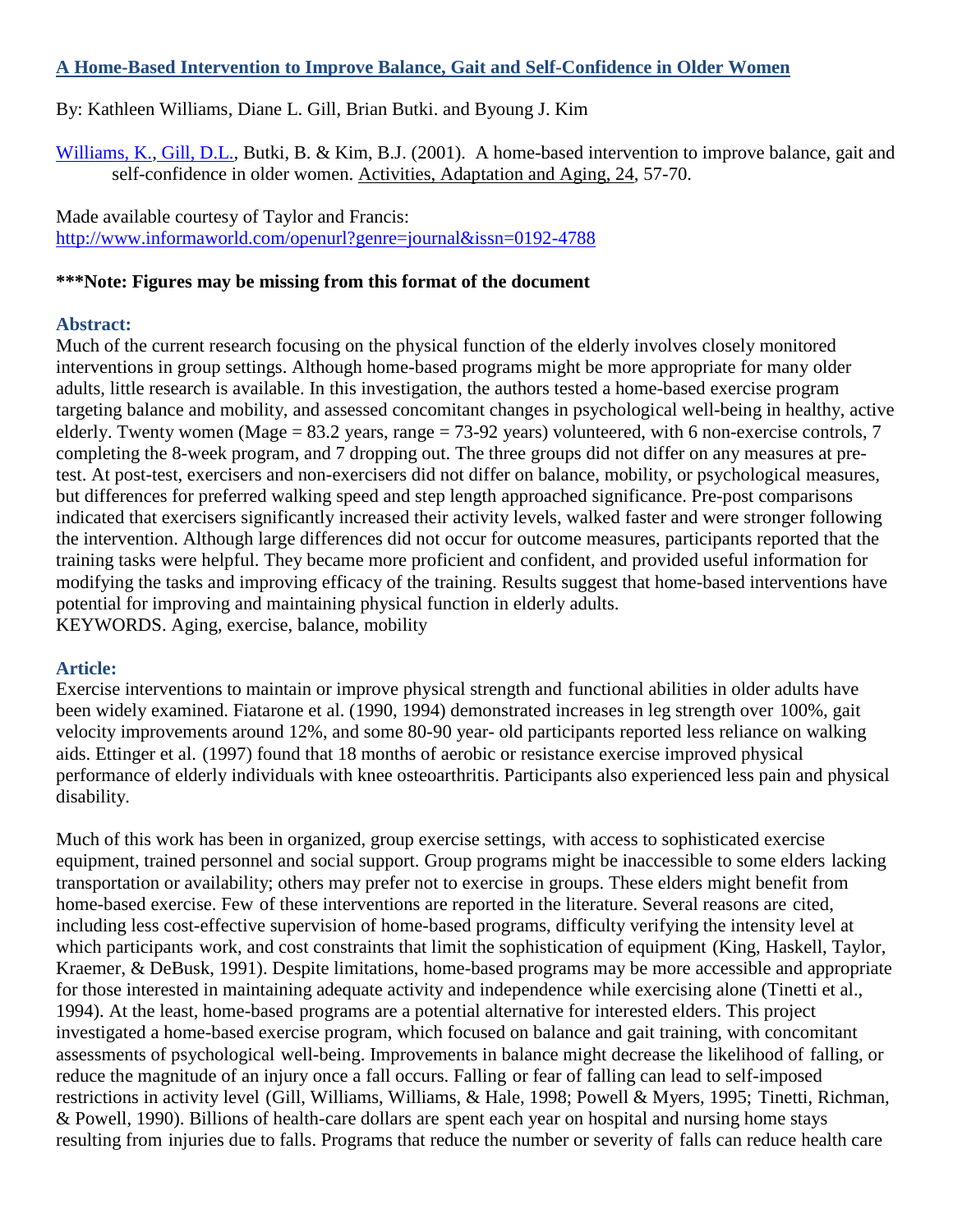costs and improve quality of life (MacRae, Dowling, Lachenbruch, & Tobis, 1993; MacRae, Feltner, & Reinsch, 1994).

Previous research focused on frail elderly residing in nursing facilities. Their initial low fitness nearly guarantees significant change. Interventions with elders living independently often yield non-significant results (MacRae et al., 1994; Reinsch et al., 1993), perhaps because most individuals over 65 are relatively healthy and continue to live independently.

A home-based, light- to moderate-intensity exercise intervention may meet physical and health needs while encouraging continuing participation by older adults. King et al. (1991) cite moderate to high exercise intensity levels as a cause of typical low retention and compliance rates and failure to complete exercise programs. Recent reports (Pate et al., 1995) recommend a lifestyle approach with moderate physical activity to maintain health and fitness.

Most interventions have focused on motor function, but psychological function and self-efficacy also are important (Gill et al., 1998; Tinetti et al., 1990). Considerable research demonstrates that self-efficacy or confidence in one's capabilities relates to performance of varied physical tasks as well as to preventive health behaviors (Bandura, 1986). Sallis et al. (1986) note a relationship between efficacy and physical activity in a community sample. We demonstrated earlier that self-efficacy was an important factor discriminating older women who had fallen from those who had not (Gill et al., 1998).

Continued research with healthy, community-dwelling elders has potential to improve quality of life and savings of health care dollars. Gill, Williams, and Tinetti (1995) and Guralnik, Ferrucci, Simonsick, Salive, and Wallace (1995) demonstrated that simple measures helped identify individuals at risk for loss of independence. The next challenge is to identify these individuals early, and provide interventions to minimize declines that can result in lengthy hospital stays or extended nursing care. Light- to moderate-intensity exercise, targeting systems related to functional independence (i.e., balance, mobility), may reduce or minimize declines often observed. The two goals of this 8-week intervention study were: (1) to pilot test exercises aimed at helping participants improve or maintain their balance and mobility; and (2) to examine the influence of balance and mobility training on self-efficacy and general well-being.

# **METHODS**

# *Participants*

Twenty women ( $M_{\text{age}} = 83.2$  years, range = 73-92 years) participated in this investigation. Fourteen began as exercise participants ( $M_{\text{age}} = 82.2$  years,  $SD = 5.2$  years); six were non-exercise controls ( $M_{\text{age}} = 85.3$  years, *SD*  $= 4.7$  years).

Women were recruited from two senior residences in the Triad region of North Carolina. They read and signed a consent form verifying they were free of cardiovascular, orthopedic or other diseases that would preclude their safe participation.

# *Testing and Training Protocol*

All participants were tested in the Biomechanics Laboratory at the University of North Carolina at Greensboro. Preand post-tests consisted of a series of motor tests and psychological inventories. Participants in the exercise group were visited in their homes by an assistant who taught them a series of low-to-moderate intensity balance and mobility exercises. They were encouraged to perform the exercises atleast once a day, five days/week for eight weeks.

*Motor Measures*. The 14-item Berg Balance Test (Berg, Wood-Dauphinee, Williams, & Maki, 1992) was used to evaluate balance and mobility. Items include qualitative evaluations of unsupported standing, transfer, and reaching, with a maximum score of 56. Preferred and fastest walking speeds were measured as participants walked down a 3.15 m runway, breaking two photocell beams separated by 2 m. Three trials of each walking speed were recorded and averaged. Two trials of a composite mobility test including getting into and out of a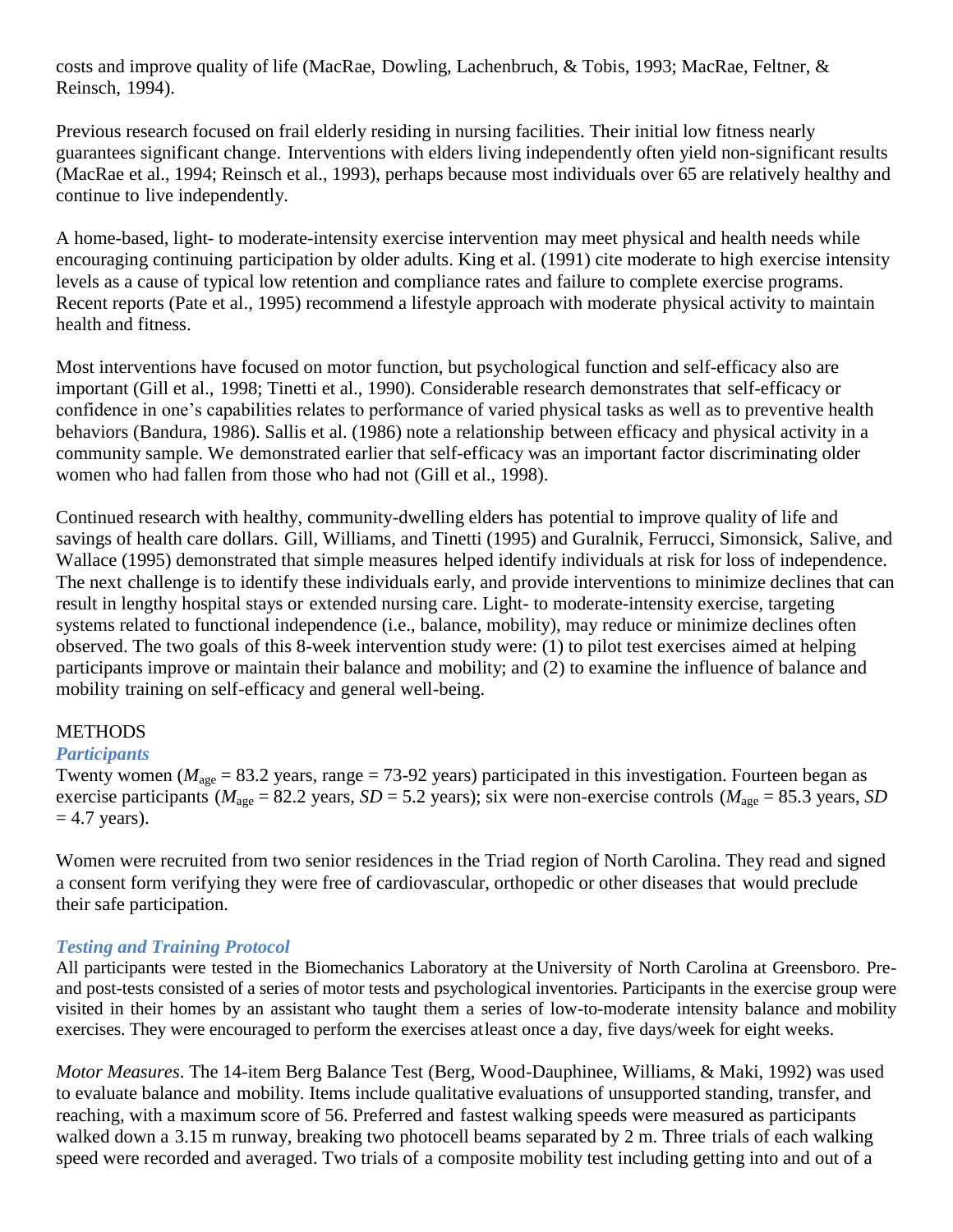chair, walking, and stair climbing and descent (Imms & Edholm, 1981) were timed and averaged. To measure step length and width, participants' shoes were moistened with a non-slip fluid and they walked across an absorbent runway, 3.15 m in length. Individual footprints were outlined and step length and width were calculated for three intervals and averaged. Two additional balance measures were taken, using a Kistler force platform. Participants performed two 15-second trials in which stationary sway was assessed and two additional trials where voluntary leaning was measured. For stationary sway, center of pressure was measured as participants stood quietly on the platform for 15-seconds.

For voluntary leaning, participants began in a neutral position, and leaned as far as possible in four directions (front, back, left, right), flexing only from their ankles, without falling, and without taking a step. Deviations (in centimeters) of the center of pressure from the initial position were computed in each direction and averaged across the four directions for each trial. The two trials for stationary sway and voluntary leaning then were averaged separately.

*Psychological Measures*. Self-efficacy was measured using the Activities-specific Balance Confidence (ABC) Scale (Powell & Myers, 1995), which assesses self-confidence in completing common, yet challenging tasks (reaching at eye level, walking in a crowd, etc.) without a loss of balance. The ABC Scale is particularly suitable for assessing loss of balance confidence in high functioning seniors.

We used two measures of psychological well-being. First, respondents used a set of ratings adapted from King et al. (1991) to evaluate their ability to concentrate, their satisfaction with body, mood, energy level, health, physical fitness, and sense of confidence using a 5-point scale  $(1 = poor, 5 = excellent)$ . Ratings were summed for an overall health/well-being rating score. Life satisfaction was measured using the Satisfaction with Life Scale (SWLS; Diener, Emmons, Larsen, & Griffin, 1985). The SWLS includes five items, all of which assess global life satisfaction. Respondents indicated agreement with each item  $(1 =$  strongly disagree;  $7 =$  strongly agree), and ratings were summed for a life satisfaction score.

Along with self-efficacy and well-being, we assessed participants' physical activity levels using O'Brien-Cousins (1996) Older Adult Exercise Status Inventory (OA-ESI). For the OA-ESI, respondents indicate how much time (in minutes) they spent in each of five work categories and 38 exercise/sport activities during the last week. The OA-ESI was administered in interview format during the testing sessions. Time in activity is weighted by exercise intensity to yield a weekly energy expenditure score.

*Task Evaluation Measures*. After the training tasks were explained, participants rated how confident they were they could perform the highest level (Table 1) of each of the 11 exercises (1 = not at all confident;  $5 = \text{very}$ confident) and how difficult the exercise would be to perform  $(1 = not at all difficult; 5 = very difficult)$ . These evaluations were completed after the tasks were demonstrated and again at post- testing. Finally, after completion of the post-test, we asked participants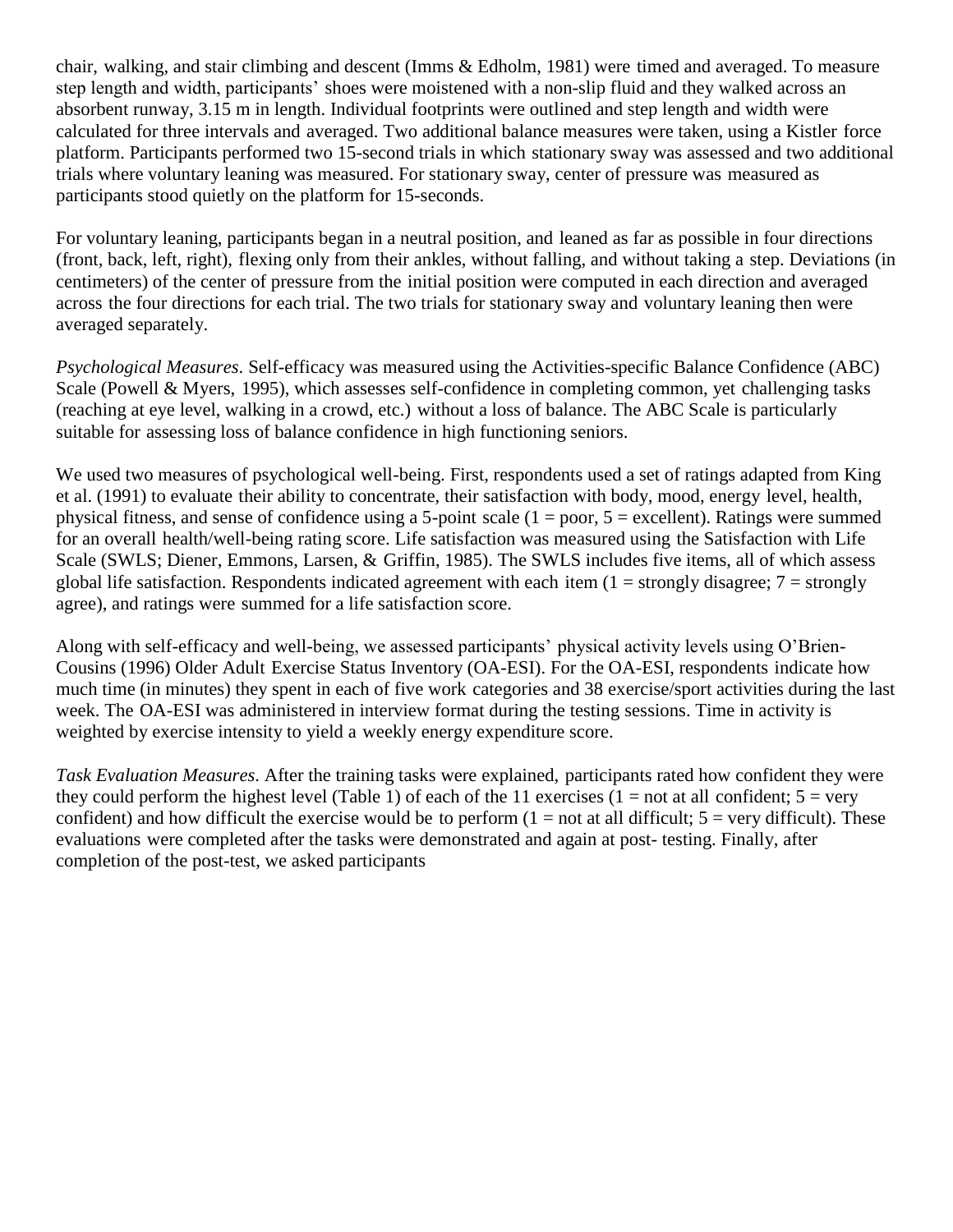#### **TABLE 1**

Example of Task Instructions and Progression for Home Exercise Program Task: One Foot Stand

Instructions for Level 1: Stand behind a sturdy chair. Place your hands on the chair back. Bend your right knee behind you, as close to the buttocks as possible. Lean forward, slowly straightening your right knee as you lean. Return to upright standing position. Repeat 5 times. Switch to the left side.

Level 2. Place your hands on the chair back. Bend your right knee behind you, as close to the buttocks as possible. Lean forward, slowly straightening your right knee as you lean. Once extended, move your right leg out to the side as far as possible (like a scissors) and then return it to the starting position. Return to upright standing position. Repeat 5 times. Switch to the left side.

Level 3. Repeat the first exercise. This time, however, only touch the chair back lightly. Repeat 5 times. Switch to the left side.

Level 4. Repeat the second exercise. This time, however, only touch the chair back lightly. Repeat 5 times. Switch to the left side.

Level 5. Repeat the first exercise. This time, however, do not touch the chair as you lean. Repeat 5 times. Switch to the left side.

Level 6. Repeat the second exercise. This time, however, do not touch the chair as you lean. Repeat 5 times. Switch to the left side.

to evaluate the training tasks. Participants rated how helpful they found each task ( $1 = not$  at all helpful;  $5 =$ very helpful). We also asked for comments and suggestions for improving the training program.

*Balance and Mobility Intervention Tasks*. The exercises were 11 activity progressions, graded from less to increasingly more challenging (specific exercise progressions are available from the authors–see Table 1). Mobility tasks included tandem and backward walking, and foam (an uneven, compliant) surface walking. Balance tasks included reaching to pick up objects from seated and standing positions and standing on one foot while moving the other leg. Participants also performed actions combining balance and mobility requirements, like getting into and out of a chair, followed by walking a short distance.

An assistant visited each participant in her home to provide training. Participants were given an illustrated notebook with exercise descriptions. The assistant explained and demonstrated each exercise and helped participants determine the appropriate level for their balance and mobility ability. Participants were asked to maintain a record of the specific exercises they completed during practice sessions using log sheets. The assistant contacted participants once per week to answer questions, clarify instructions and offer encouragement. They were visited in their homes every other week to make certain they were completing the exercises correctly, and to encourage them to increase their level of challenge.

#### RESULTS

Seven of the 14 exercise intervention participants completed the 8-week program; seven dropped out. One woman cited health problems, two preferred group exercise, and the remaining dropouts said the exercises required more time than they anticipated. Participants who completed the exercise intervention reported it took them an average of 40 minutes to complete the exercises and log sheets.

Members of the control group were invited to participate in the 8-week exercise program following their initial post-test. Five of the six control participants entered the exercise intervention (the sixth declined for health reasons). All five completed the 8-week program, reporting an average of 22 minutes per day to complete the exercises.

*Motor and Psychological Measures*. Because of the small *n* and exploratory nature of the study, we did not combine variables into a multivariate design. Instead, we examined each measure in a three-stage process. First,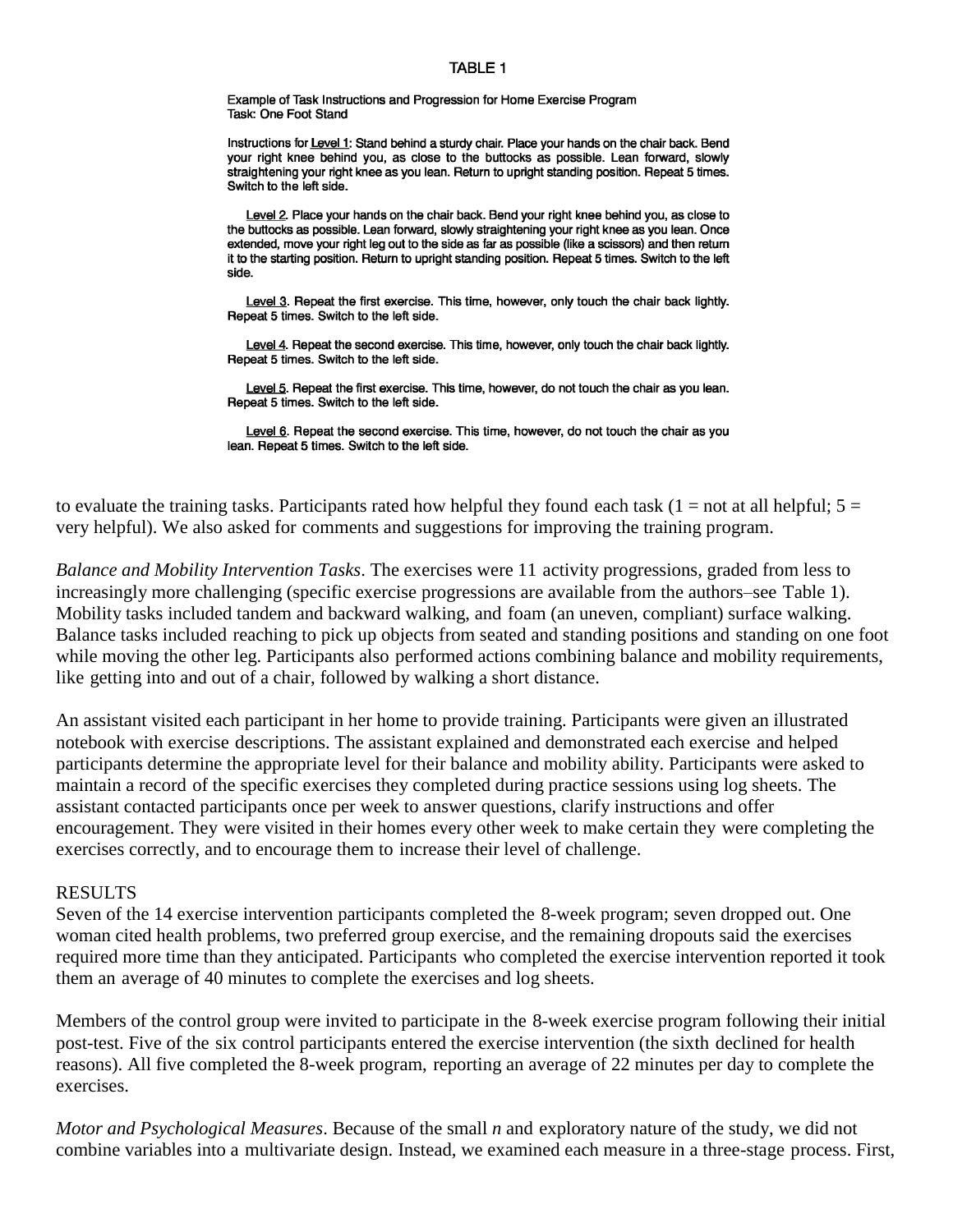we compared the three groups, including the drop outs  $(n = 7)$ , along with the treatment  $(n = 7)$ , and control  $(n = 7)$ 6) groups at pre-test. We then compared the treatment and control groups at posttest on each measure. Also, we combined the original treatment group with control participants who became a treatment group in the following 8 weeks. We compared pre- and post-treatment scores on all measures for this combined  $(n = 12)$  treatment group.

The comparison of three groups at pre-test yielded no significant differences on any motor task or psychological measure, and no comparisons approached significance. Because groups did not differ at pre-test, we compared the training and control groups at post-test on all measures (Table 2). Although we did not find any large differences, post-test group differences approached significance for preferred walking speed: *F*(1,11)  $= 4.62, p = .055$  and for step length:  $F(1,11) = 4.63, p = .054$ .

We examined pre- and post-test differences within the combined training group. We found significant improvements in activity level:

| Measure                     | Exercise Intervention (SD)<br>$n = 7$ | Non-Exercise Control(SD)<br>$n = 6$ | Fs   |
|-----------------------------|---------------------------------------|-------------------------------------|------|
| <b>Activity Level</b>       | 37.0 (18.0)                           | 52.2 (17.9)                         | 2.31 |
| Berg Balance                | 50.7 (4.0)                            | 47.8 (3.8)                          | 1.72 |
| <b>Well-Being Ratings</b>   | $23.6$ (5.4)                          | $22.3$ $(3.6)$                      | 0.23 |
| Satisfaction                | 24.7 (7.4)                            | $26.0$ $(8.3)$                      | 0.09 |
| Self-Efficacy (ABC)         | 66.7 (17.6)                           | 63.5 (20.9)                         | 0.09 |
| Mobility Test(s)            | 19.2 (5.8)                            | 24.3 (6.6)                          | 2.24 |
| Walk Speed-Fast (m/s)       | $1.38$ $(.35)$                        | $1.15$ (.22)                        | 1.95 |
| Walk Speed-Preferred (rn/s) | 1.13(27)                              | $0.86$ (.17)                        | 4.62 |
| Directional Lean (cm)       | 7.4(1.2)                              | $6.8$ $(1.8)$                       | 0.55 |
| Stationary Sway (cm)        | $1.0 \quad (0.3)$                     | 1.0 (0.3)                           | 0.22 |
| Step Length (cm)            | 50.1 (11.4)                           | 39.1 (5.5)                          | 4.63 |
| Step Width (cm)             | 8.0(4.0)                              | $11.4$ (3.0)                        | 2.73 |
| Grip Strength (ft-Ibs)      | 16.3(4.1)                             | 16.4 (4.8)                          | 0.01 |

TABLE 2. Post-Test Group Averages (SD) for Motor and Psychological Measures

t(11) = 3.19, *p* < .01, preferred walking speed: t(11) = 4.78, *p* < .01, and grip strength: t(11) = 2.57, *p* < .05 (Table 3). Several balance and mobility measures (i.e., mobility test, fast walking speed, directional lean, stationary sway, stride length, stride width) improved and balance self-efficacy increased, but these changes were nonsignificant. We also found changes in average ratings of training task confidence:  $t(9) = 2.01$ ,  $p = .08$ , and difficulty:  $t(9) = 2.84$ ,  $p < .05$ . Participants were more confident they could do the tasks and found them less difficult at post-testing. Because we were interested in evaluating specific tasks for future intervention programs, we examined changes in task ratings separately for each of the 11 tasks (Table 4). The overall trend held for most tasks, with significant increases in confidence for foam walking and rolling pin roll. Confidence declined slightly for the lateral lean. Confidence was moderately high with little change for several tasks (chair rise, flex step, object pick-up, direction change, and shoulder reach) and was low to moderate with little change for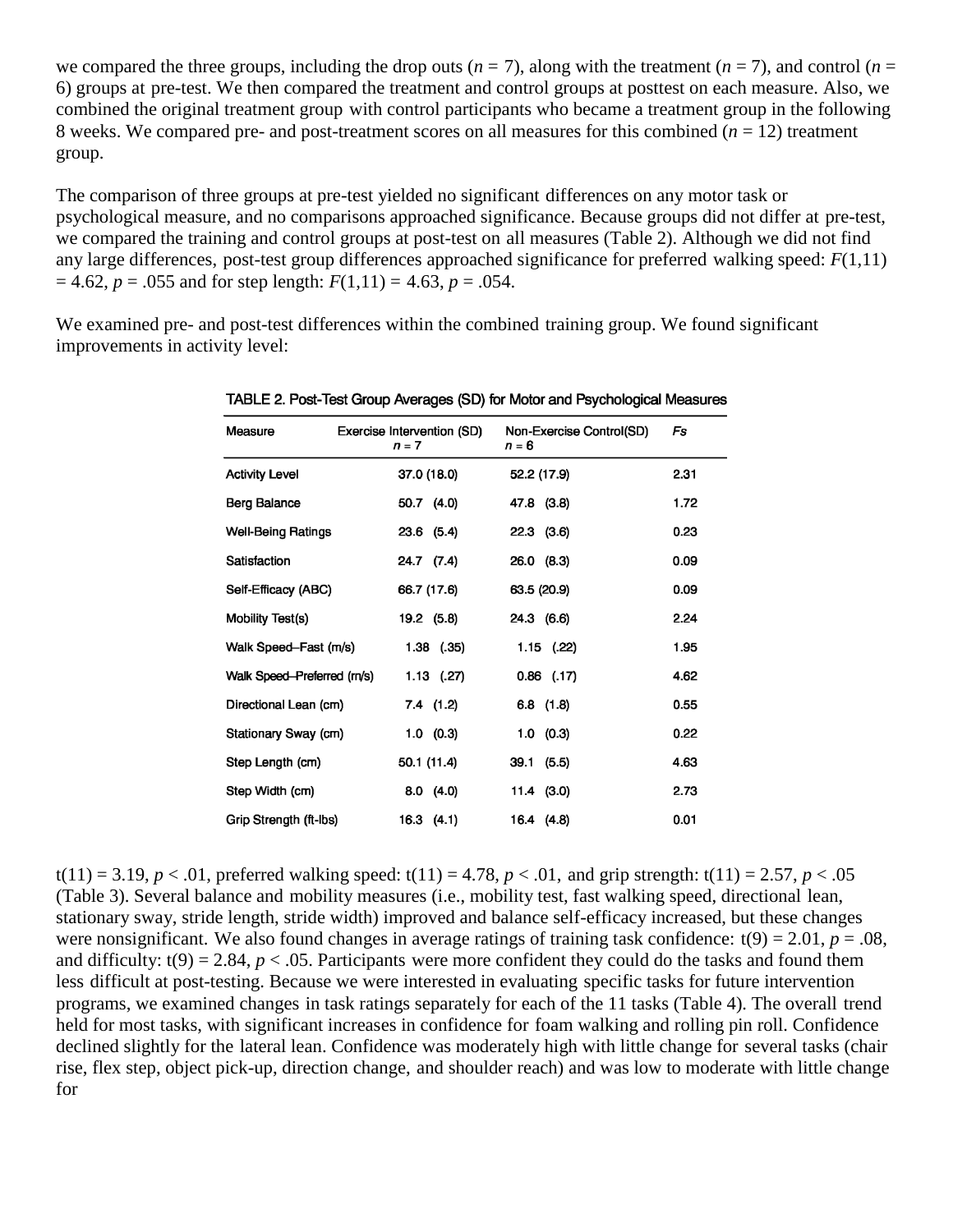| Measure                    | Pre-Intervention Mean(SD) | Post-Intervention Mean(SD) | Paired t      |
|----------------------------|---------------------------|----------------------------|---------------|
| <b>Activity Level</b>      | 35.9 (23.6)               | 48.1 (21.4)                | $\Box$ B.19*  |
| <b>Berg Balance</b>        | $50.8$ $(3.1)$            | 50.7 (3.3)                 | 0.93          |
| <b>Well-Being Ratings</b>  | $23.6$ $(3.9)$            | 23.8 (4.2)                 | $\Box$ D.38   |
| Satisfaction               | $25.6$ $(5.8)$            | 26.8 (6.3)                 | $\Box$ p.13   |
| Self-Efficacy (ABC)        | 68.1 (15.3)               | 70.4 (15.7)                | $\Box$ 2.02   |
| MobilityTest(s)            | $21.6$ (5.5)              | 20.3 (5.2)                 | 1.82          |
| Walk Speed-Fast (m/s)      | $1.28$ (.30)              | $1.31$ (.31)               | ∏1.42         |
| Walk Speed-Preferred (m/s) | $0.96$ (.23)              | $1.05$ (.24)               | ∏4.78*        |
| Directional Lean (cm)      | $6.9$ $(1.9)$             | $7.3$ $(1.2)$              | $\Box$ 1.09   |
| Stationary Sway (cm)       | 1.1(0.3)                  | $0.9$ $(0.3)$              | 1.30          |
| Step Length (cm)           | (8.6)<br>43.8             | 46.0 (10.4)                | $\Box$ 11     |
| Step Width (cm)            | 9.8(4.3)                  | $8.2$ (3.3)                | 1.65          |
| Grip Strength (ft-Ibs)     | $14.5$ $(3.8)$            | $16.0$ (3.7)               | $\Box$ 2.57** |
| Task Confidence            | $3.5$ $(0.5)$             | (0.6)<br>4.1               | $\Gamma$ 2.02 |
| <b>Task Difficulty</b>     | (0.7)<br>3.1              | (0.7)<br>2.1               | $2.84**$      |

TABLE 3. Combined Training Group: Pre and Post-Test Averages (SD) for Motor and Psychological Measures

\* $p < .01$ <br>\*\* $p < .05$ 

tandem walk, sideward tipping and one-foot stands. Most tasks were rated as less difficult after 8 weeks of practice, with significant changes for chair rises, foam walking, object pick-up, direction changes, and rolling pin roll. Most of the other exercises were viewed as only moderately difficult, with little change.

At post-testing, we asked participants to rate how helpful they found each task (Table 4). Despite the failure to find changes for most outcome measures, participants rated the tasks as helpful. Nearly all tasks were rated at least moderately helpful on the 5-point scale, with flex step, tandem walk, and one-footed stand rated as especially helpful. Participants were interviewed informally after they completed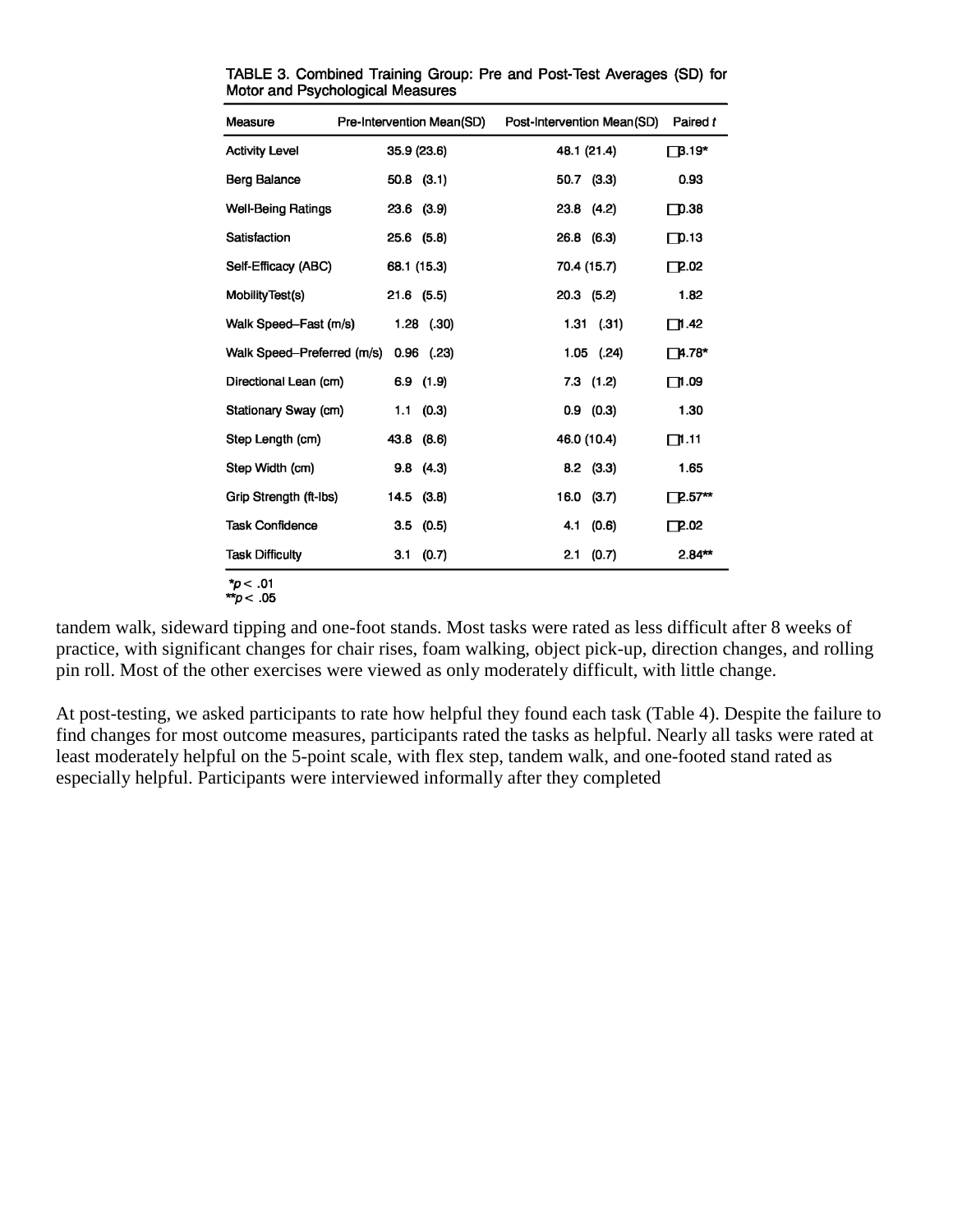|                    | Difficulty            |                           | Confidence |               | Evaluation |
|--------------------|-----------------------|---------------------------|------------|---------------|------------|
| Exercise           | Pre                   | Post                      | Pre        | Post          |            |
| <b>Chair Rise</b>  |                       | $2.1(1.3) 1.2(0.4)$ **    | 4.6(0.9)   | 5.0 (0.0)     | 3.0(1.5)   |
| <b>Flex Step</b>   | $3.4(1.2)$ $2.7(1.6)$ |                           | 3.4(0.9)   | 3.6(1.4)      | 3.7(1.2)   |
| Tandem Walk        |                       | $3.3(1.2)$ $3.4(1.5)$     | 2.8(0.9)   | 2.8(1.5)      | 3.8(1.6)   |
| Foam Walk          |                       | $3.4(1.3)$ 1.5 $(0.7)$ ** | 3.1(1.2)   | $4.8(0.5)*$   | 2.9(1.7)   |
| Object Pick-up     |                       | $3.2(1.6)$ 1.6 $(1.2)^*$  | 3.8(1.2)   | 4.7(0.8)      | 2.3(1.5)   |
| Direction Chg      |                       | $3.8(0.8)$ 1.5 $(1.0)^*$  | 3.9(0.9)   | 4.5 (1.2)     | 2.7(1.0)   |
| Lateral Lean       |                       | $2.2(1.3)$ $2.7(1.4)$     | 4.5 (0.5)  | $3.8(1.0)$ ** | 3.2(1.4)   |
| Shidr. Reach       | $2.0(1.3)$ $2.3(1.2)$ |                           | 4.6(0.7)   | 4.3 (1.0)     | 2.8(1.2)   |
| Side Tip           | $3.3(1.2)$ $2.1(1.1)$ |                           | 3.1(0.9)   | 3.8(1.3)      | 3.3(1.5)   |
| 1 Foot Stand       |                       | $4.1(1.3)$ 3.0 (1.2)      | 2.1(1.3)   | 3.1(1.1)      | 3.8(1.3)   |
| <b>Rolling Pin</b> |                       | $3.5(1.5)$ 1.7 (1.2)      | 2.9(1.2)   | $4.3(1.2)$ ** | 2.7(1.5)   |

TABLE 4. Task Difficulty and Confidence and Task Evaluation Ratings (SD) for 11 Intervention Exercises

 $*_{p}$  < .01  $*$ p < .05

their post-testing and their comments consistently confirmed their positive evaluations of the training. Several planned to continue doing some of the training tasks. Many felt their balance had improved and they were more confident. Participants suggested their increased confidence extended beyond performance of the exercises to other daily activities.

# DISCUSSION

It was not surprising that neither motor nor psychological performance improved dramatically following this relatively short duration low-to-moderate intensity exercise program. Interestingly, training and control differences for preferred walking speed and step length at post-test approached significance and several balance training measures improved from pre- to post-treatment. The exercise group tended to walk faster, using longer steps than the control group. Clinicians (e.g., Tinetti, 1997) often interpret changes in walking speed as a rough indicator of overall system integrity. The observed increases in walking speed, although limited, suggest that improvements in function can occur in even relatively healthy, active individuals with rather minimal effort. Previous study by Blair et al. (1989) revealed positive effects to cardiovascular function following low to moderate intensity training, and King, Oman, Brassington, Bliwise, and Haskell (1997) reported positive sleep benefits following moderate intensity exercise. Additional interventions, over longer periods, may determine whether improvements in walking speed and other measures occur consistently using low to moderate intensity exercise.

No significant changes were observed for the psychological measures in this investigation, but anecdotal reports suggested participants were more confident, and several stated that their balance improved. The psychological and motor tests used in this investigation may have been insufficiently sensitive to detect the relatively small changes that might occur for these healthy, active participants. Much of the intervention research with older adults has focused on inactive or frail groups. Recently, Shumway-Cook, Woollacott, Kerns, and Baldwin (1997) used a divided attention task to examine balance in elderly fallers and non-fallers. Even elderly nonfallers swayed more when they were required to divide their attention between quiet stance and a cognitive task. Similarly, Lundin-Olsson, Nyberg and Gustafson (1997) found that individuals who stopped walking when they began talking with a companion were at higher risk for falling. More complex tests, like those used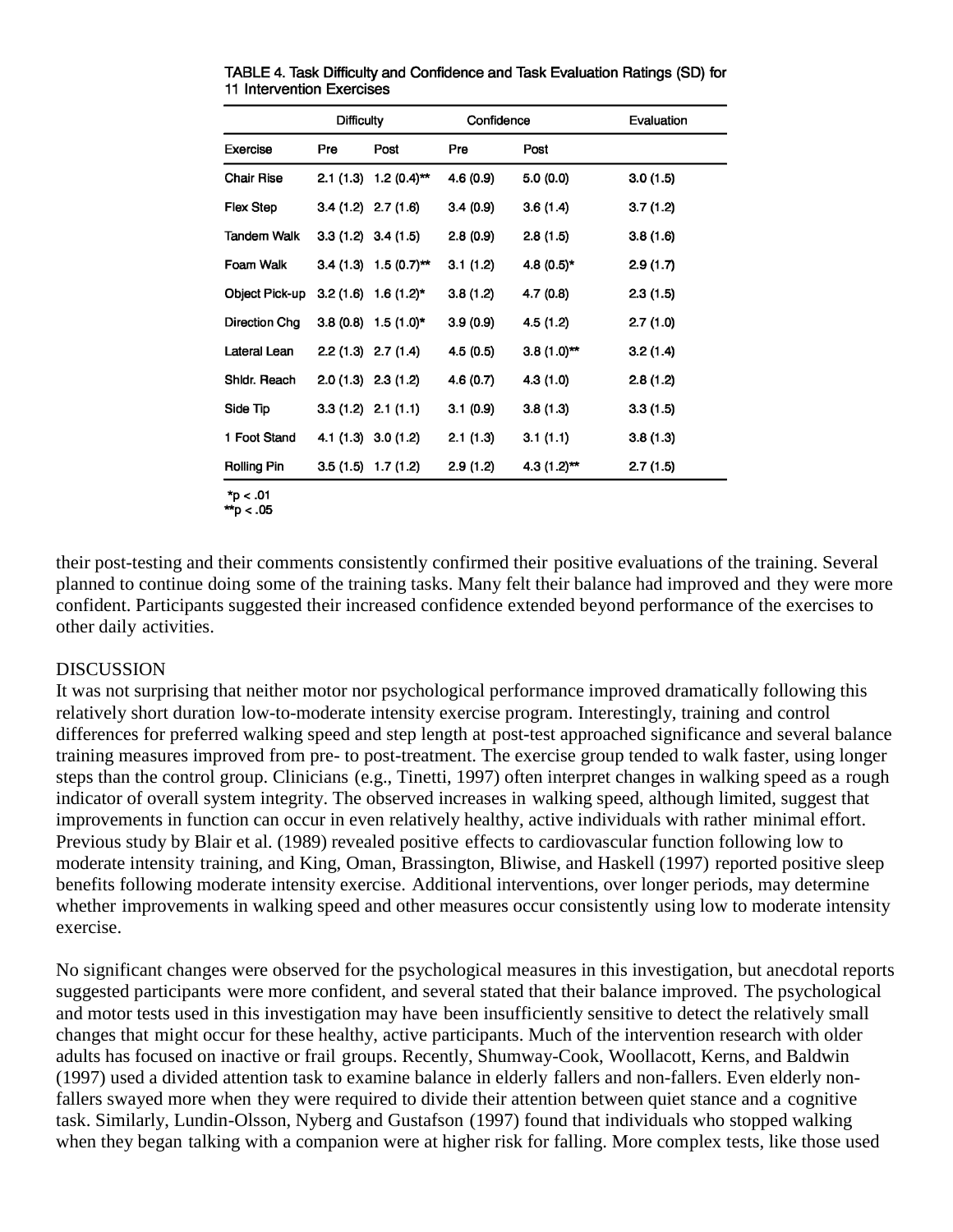by Shumway-Cook et al. (1997), may be necessary when healthy elderly are tested for the subtle changes occurring as a result of interventions.

Although the ABC Scale (Powell & Myers, 1995) was intended to discriminate levels of self-efficacy among healthy, older adults, our groups demonstrated no improvements following the intervention period (despite their anecdotal accounts). In a previous study, we used Tinetti's Falls Efficacy Scale (Tinetti et al., 1990) with healthy elderly (Gill et al., 1998) and found no differences between fallers and nonfallers, largely because *all* participants scored very high. In this study, there was no similar ceiling effect, but all participants were highly confident.

One major goal was to determine whether active, older women would find a low intensity balance and mobility exercise program sufficiently helpful and feasible to fit into their daily lives. Despite the lower intensity level of the exercises, 50% of the initial enrollees dropped out, which is comparable to that reported in other investigations (King et al., 1991). Some reasons cited by our dropouts differ from other studies, however. The 14 participants initially enrolled were asked to maintain a log related to the exercises they performed. Several women found the combination of exercises and record keeping difficult and confusing, possibly contributing to their failure to complete the program. All five control group participants completed the program using modified logs and took only half the time to complete the exercises.

Because we were pilot testing a training program, we were interested in participants' perceptions of the tasks. Their perceptions of task difficulty and confidence in performing the most complex version of each graded task sequence was important for determining the likelihood that individuals would persist in performing the exercises. Tasks perceived as too difficult or where participants have little confidence in their ability to complete them might be avoided. Tasks seen as too easy might be unappealing or avoided because they are not helpful for improving balance and seem a waste of time. Most tasks were perceived as no more than moderately difficult by the end of the intervention. Those exercises perceived as moderately challenging, like tandem walking and one-footed standing were reported as most useful for improving or maintaining balance and mobility.

One important feature of this investigation was the use of a home- based exercise program. Our results demonstrated that participants would perform individually tailored and low to moderate intensity activities. Anecdotal reports from participants and the assistant who monitored the training program suggested the activities were properly performed and many were perceived to be beneficial. Performing the exercises several times per week resulted in improved performance on several balance and mobility tests. In short, although dramatic increases did not occur, evidence demonstrates the efficacy of a low to moderate intensity, homebased exercise intervention for relatively active and healthy elders.

In conclusion, results of this pilot investigation demonstrate the potential usefulness of a low to moderate intensity balance and mobility exercise regimen for improving functional status. An intervention of longer duration with more sensitive assessments is necessary to determine whether general improvements might accrue. Comparing exercisers to non-exercising controls over a longer period may confirm that the primary benefits are *maintenance* of function rather than general *improvements*. Delaying the onset of decline for these relatively healthy elders may be as important as improvements in performance for less active individuals.

# **REFERENCES**

Bandura, A. (1986). *Social foundations of thought and action.* Englewood Cliffs, NJ: Prentice-Hall. Berg, K., Wood-Dauphinee, S., Williams, J., & Maki, B. (1992). Measuring balance in the elderly: Validation of an instrument. *Canadian Journal of Public Health*, *83*, S7-S11.

Blair, S., Kohl, H., Paffenbarger, R., Clark, D., Cooper, K., & Biggons, L. (1989). Physical fitness and all-cause mortality: A prospective study of healthy men and women. *Journal of the American Medical Association*, *262*, 2395-2401.